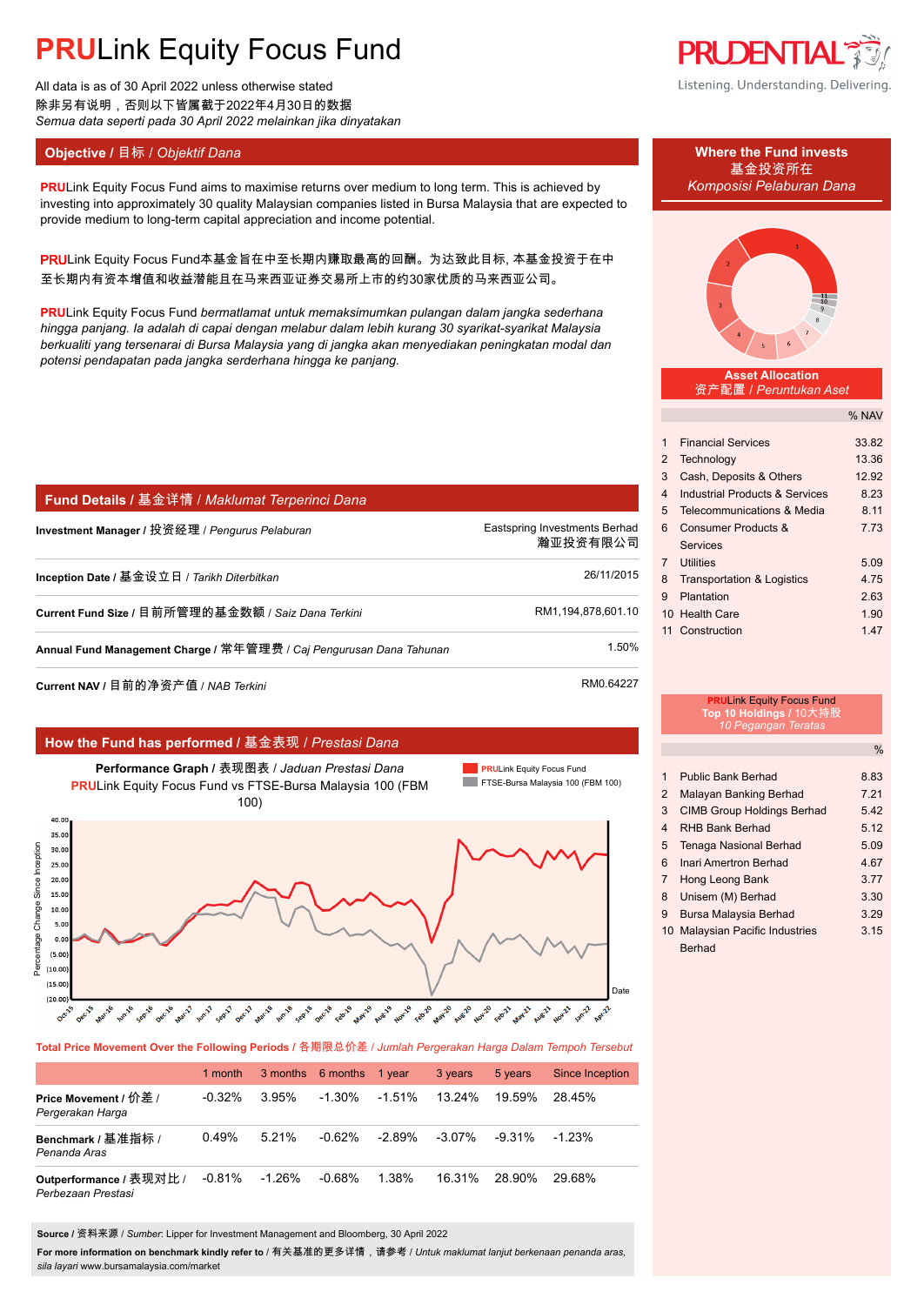# **PRU**Link Equity Focus Fund

All data is as of 30 April 2022 unless otherwise stated 除非另有说明,否则以下皆属截于2022年4月30日的数据 *Semua data seperti pada 30 April 2022 melainkan jika dinyatakan*

# **PRUDENTIAL** Listening. Understanding. Delivering.

### **Monthly Update /** 每月简报 / *Peningkatan Bulanan*

#### **Market Review /** 市场回顾 */ Tinjauan Bulanan*

Malaysian equity markets outperformed the Asia Pacific region , despite being a relatively quiet trading month in April with only USD 9.6 billion traded versus March's USD16.2 billion. Effective 1 April 2022, Malaysia moved towards endemic phase, lifting many travel restrictions. EPF's special withdrawal of up to RM10,000 was opened for applications early April, and within two weeks, saw approved applications of about RM40 billion, to be disbursed by the end of April. This will help drive consumption spending domestically, especially ahead of the Hari Raya festivities that began 2 May 2022. The conflict between Russia and Ukraine continued without a ceasefire being reached. Brent crude oil prices remained elevated at between USD100- 110/bbl, whilst crude palm oil prices trended higher to above RM7000/T. Foreign investors were net buyers of equity in April of RM0.8 billion, the fourth consecutive month of net inflows.

The FBMKLCI Index rose 13.07 points in April to close at 1,600.43 points, up 0.82%. The FBM Small Cap Index rose 2.94% for the month and outperformed the FBMKLCI Index.

尽管交投相对淡静,马来西亚股市走势超越亚太区域;与3月份的162亿美元相比,4月份的成交量仅为96亿美元。大马自2022年4月1日起过渡至地方性流行病阶 段,并消除多项旅游限制。雇员公积金局一万令吉特别提款于4月初开放申请,批准的申请在两周内达到400亿令吉,并于4月底发放。这将有助于推动国内消费开 销,尤其是在开斋节庆祝活动于2022年5月2日展开的前夕。俄罗斯和乌克兰之间的冲突在无法达成停火协议下继续燃烧。布伦特原油价格维持在每桶100-110 美元之 间,原棕油价格则走高至每公吨7000 令吉以上。外资4 月份净买入8 亿令吉股票,是连续第四个月净流入马股。

富时隆综指4月份上涨13.07点或0.82%,以1,600.43点挂收。富马小资本指数月内走高2.94%,跑赢隆综指。

*Pasaran ekuiti Malaysia mengatasi prestasi rantau Asia Pasifik, walaupun April merupakan bulan dagangan yang agak lengang dengan hanya USD9.6 bilion didagangkan berbanding USD16.2 bilion di bulan Mac. Berkuat kuasa 1 April 2022, Malaysia menuju ke fasa endemik, menarik balik banyak sekatan perjalanan. Pengeluaran khas KWSP sehingga RM10,000 dibuka untuk permohonan di awal April, dan dalam tempoh dua minggu, kira-kira RM40 bilion permohonan diluluskan, dan pembayaran akan dilepaskan pada akhir April. Ini akan membantu memacu perbelanjaan penggunaan dalam negara, terutamanya menjelang perayaan Hari Raya yang diraikan pada 2 Mei 2022. Konflik antara Rusia dan Ukraine yang masih berterusan tanpa persetujuan gencatan senjata dicapai. Harga minyak mentah Brent masih lagi meningkat antara USD100 hingga 110 setong manakala harga minyak sawit mentah meningkat kepada melebihi RM7000 setan. Pelabur asing adalah pembeli bersih ekuiti bernilai RM0.8 bilion, aliran masuk bersih bulan keempat berturut-turut.*

*Indeks FBMKLCI menokok 13.07 mata pada April lalu ditutup pada 1,600.43 mata, naik 0.82%. Indeks FBM Small Cap yang meningkat 2.94% di bulan tersebut turut mengatasi prestasi Indeks FBMKLCI.*

#### **Market Outlook /** 市场展望 */ Gambaran Bulanan*

Two months into the Russia/Ukraine conflict, a resolution towards a ceasefire has yet to be achieved. As such commodity prices are likely to remain higher for longer. Other global risks to contend with could include higher inflationary pressures resulting in the US Federal Reserve hiking rates faster and more aggressively. Nevertheless, as Malaysia moves towards endemic phase post 1 April 2022, the reopening will help support the recovery. The PM announced effective 1 May 2022 further relaxations of restrictions such as allowing the option not to wear a mask outdoors, no requirement to check-in with MySejahtera, social distancing no longer required, and fully vaccinated travelers will no longer need to do a Covid-19 test before departing Malaysia and upon arrival, and Covid-19 insurance is no longer needed for all travelers entering Malaysia. The success of the BN party in the recent Johor State Elections will fuel speculations that GE15 may be called after July 2022. A convincing win by any party will be a positive factor towards a more stable government and policy making . Whilst there are many potential headwinds on the horizon, any correction in the market would provide a good opportunity to accumulate fundamentally strong stocks.

俄罗斯与乌克兰爆发冲突两个月后尚未达成停火协议。因此,大宗商品价格可能会在更长时间内保持高位。 其他需要应对的全球风险还包括通胀压力走高使美联储更 快、更激进地加息。尽管如此,大马自2022年4月1日起过渡至地方性流行病阶段,经济重新开放将有助于支撑经济复苏。首相宣布自2022年5月 1日起进一步放宽限 制,包括允许民众选择在户外不戴口罩、无需透过My Sejahtera打卡所在地、不再需要保持社交距离,同时取消完全接种疫苗旅客离开大马之前和抵达时的测试,以 及所有入境大马的旅客无需再投保冠病保险。另一方面,国阵在最近的柔佛州选举中获得胜利使市场猜测,第 15 届全国大选可能在 2022 年 7 月之后召开。任何一方 令人信服的胜利都将是积极因素,因为这将带来一个更稳定的政府和政策制定。尽管许多潜在的不利因素目前充斥市场,任何调整都将是积累基本面强劲的股票的良 机。

*Konflik Rusia/Ukraine telah berlalu dua bulan namun resolusi ke arah gencatan senjata masih belum dicapai. Oleh itu, harga komoditi berkemungkinan kekal tinggi bagi tempoh yang lebih lama. Risiko global lain yang mungkin perlu dihadapi termasuk tekanan inflasi lebih tinggi yang menyebabkan kadar kenaikan Rizab Persekutuan AS lebih cepat lagi agresif. Namun begitu, apabila Malaysia menuju ke fasa endemik selepas 1 April 2022, pembukaan semula sempadan akan membantu menyokong pemulihan. PM mengumumkan berkuat kuasa 1 Mei 2022 lanjutan pelonggaran sekatan seperti membenarkan pilihan untuk tidak memakai pelitup muka di luar rumah, tiada keperluan untuk mendaftar masuk dengan MySejahtera, penjarakan sosial tidak lagi diperlukan, dan pengembara yang telah lengkap divaksin tidak perlu melakukan Ujian Covid-19 samada sebelum berlepas dari Malaysia dan semasa ketibaan, serta insurans Covid-19 ke atas semua pelancong yang memasuki Malaysia tidak lagi diperlukan. Kejayaan parti BN dalam Pilihan Raya Negeri Johor baru-baru ini akan memarakkan spekulasi bahawa PRU15 mungkin diadakan selepas Julai 2022. Kemenangan yang meyakinkan diraih oleh mana-mana parti akan menjadi faktor positif ke arah pembentukan kerajaan dan dasar yang lebih stabil. Walaupun mungkin terdapat banyak halangan, sebarang pembetulan pasaran akan memberikan peluang yang baik untuk mengumpul stok yang secara asasnya kukuh.*

### **Fund Review & Strategy /** 基金表现评论与投资策略 */ Tinjauan dan Strategi Dana*

The Fund returned -0.32% for the month, underperforming the benchmark return of 0.49% by 0.81%. Year-to-date, the Fund returned -0.88%, underperforming the benchmark return of 0.95% by 1.83%.

The underperformance was due to overweight in technology stocks in the portfolio. Our underweight in IHH and Sime Plantation also detracted performance.

In view of higher inflation and rising interest rate environment, we stay invested in financial stocks. We are inclined to pick up technology stocks on weakness as we are still bullish on the longer term bullish structural outlook for the sector. The Russia-Ukraine war and Covid-19 resurgence in China have increased uncertainties in the market. We will continue to be prudent in our stock selection.

此基金月内的回酬是-0.32%,跑输提供0.49%回酬的基准指标0.81%。年度至今,本基金的回酬是-0.88%,较回酬为0.95%的基准指标落后1.83%。

走势逊色是因为基金增持投资组合内的科技股;此外,减持IHH和森那美种植(Sime Plantation)的部署也拖累表现。